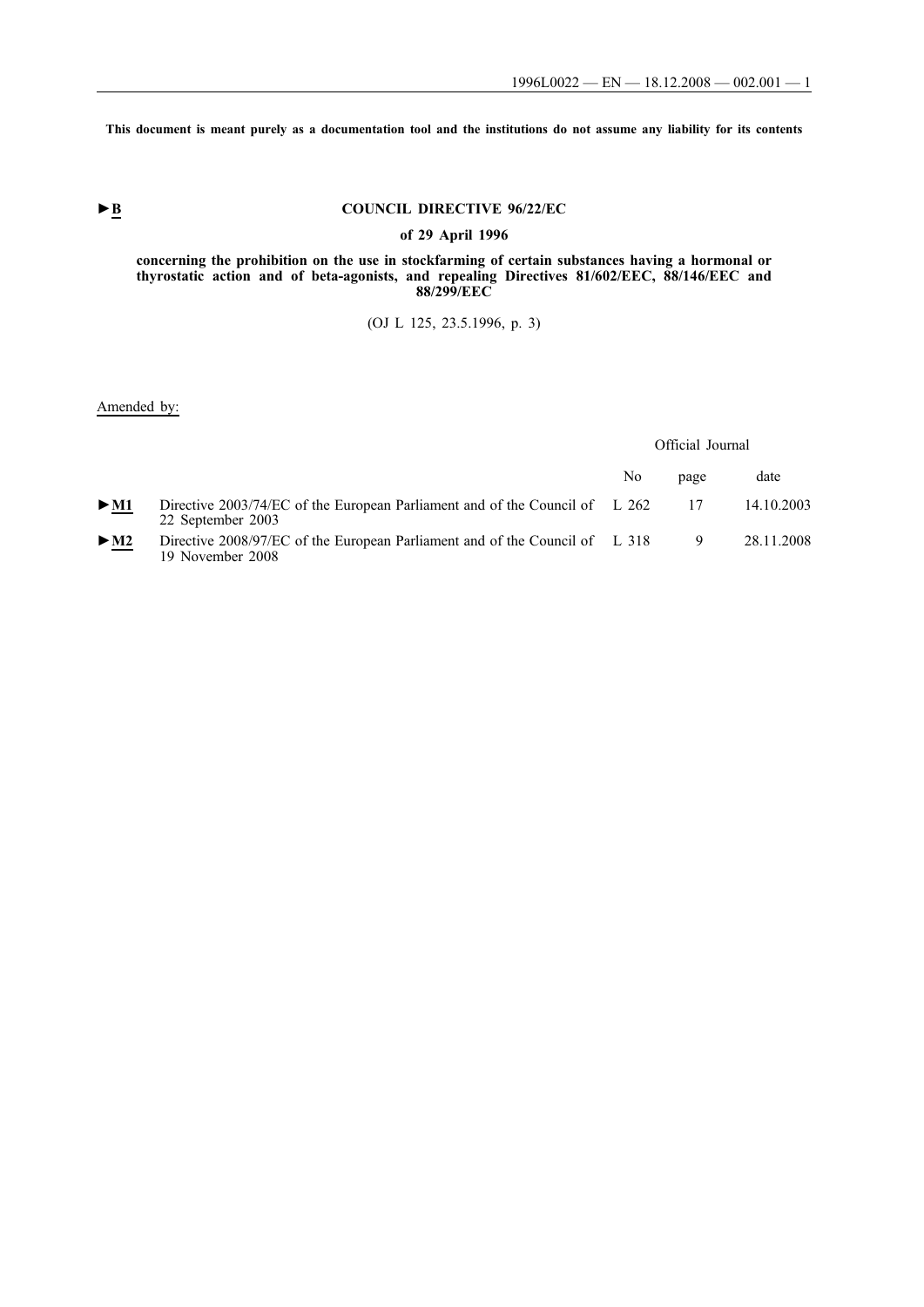### **COUNCIL DIRECTIVE 96/22/EC**

#### **of 29 April 1996**

### **concerning the prohibition on the use in stockfarming of certain substances having a hormonal or thyrostatic action and of betaagonists, and repealing Directives 81/602/EEC, 88/146/EEC and 88/299/EEC**

THE COUNCIL OF THE EUROPEAN UNION,

Having regard to the Treaty establishing the European Community, and in particular Article 43 thereof,

Having regard to the proposal from the Commission  $(1)$ ,

Having regard to the opinion of the European Parliament  $(2)$ ,

Having regard to the opinion of the Economic and Social Committee  $(3)$ ,

- (1) Whereas Directive 81/602/EEC (4) prohibits certain substances having a hormonal action and any substances having a thyrostatic action and whereas Directive  $88/146/EEC$  (5) prohibits the use in stockfarming of certain substances having a hormonal action, whilst conceding derogations;
- (2) Whereas Council Directive 88/299/EEC (6) lays down the conditions for applying the derogations provided for in Article 7 of Directive 88/146/EEC from the prohibition on trade in certain categories of animals and their meat;
- (3) Whereas, on account of the residues they leave in meat and other foodstuffs of animal origin, certain substances having a thyrostatic, oestrogenic, androgenic or gestagenic action may be dangerous for consumers and may also affect the quality of foodstuffs of animal origin;
- (4) hereas new substances having an anabolizing action such as betaagonists are used illegally in livestock-rearing with a view to stimulating the growth and yield of animals;
- (5) Whereas the results of an enquiry conducted by the Commission in the Member States from 1990 to 1992 show that beta-agonists are widely available in the livestock-rearing sector, leading to their illegal use;
- (6) Whereas the improper use of beta-agonists can be a serious risk to human health; whereas, in the interests of the consumer, the holding, administering to animals of any species and the placing on the market for that purpose of beta-agonists should be prohibited; whereas, moreover, the holding, administering to animals of any species and the placing on the market of stilbenes and thyrostatic substances should be prohibited and the use of other substances regulated;
- (7) Whereas, however, the administering of medicinal products based on beta-agonists may be authorized for well-defined therapeutic purposes, in the case of certain categories of bovine animals, *equidae* and pets;
- (8) Whereas, moreover, it is necessary to ensure that all consumers are able to acquire meat and foodstuffs derived therefrom under

<sup>(1)</sup> OJ No C 302, 9.11.1993, p. 8 and OJ No C 222, 10.8.1994, p. 16.

<sup>(2)</sup> OJ No C 128, 9.5.1994, p. 107.

<sup>(3)</sup> OJ No C 52, 19.2.1994, p. 30.

<sup>(4)</sup> OJ No L 222, 7.8.1981, p. 32. Directive as amended by Directive 85/358/EEC (OJ No L 191, 23.7.1985, p. 46).

 $(5)$  OJ No L 70, 16.3.1988, p. 16. Directive as amended by the 1994 Act of Accession.

<sup>(6)</sup> OJ No L 128, 21.5.1988, p. 36.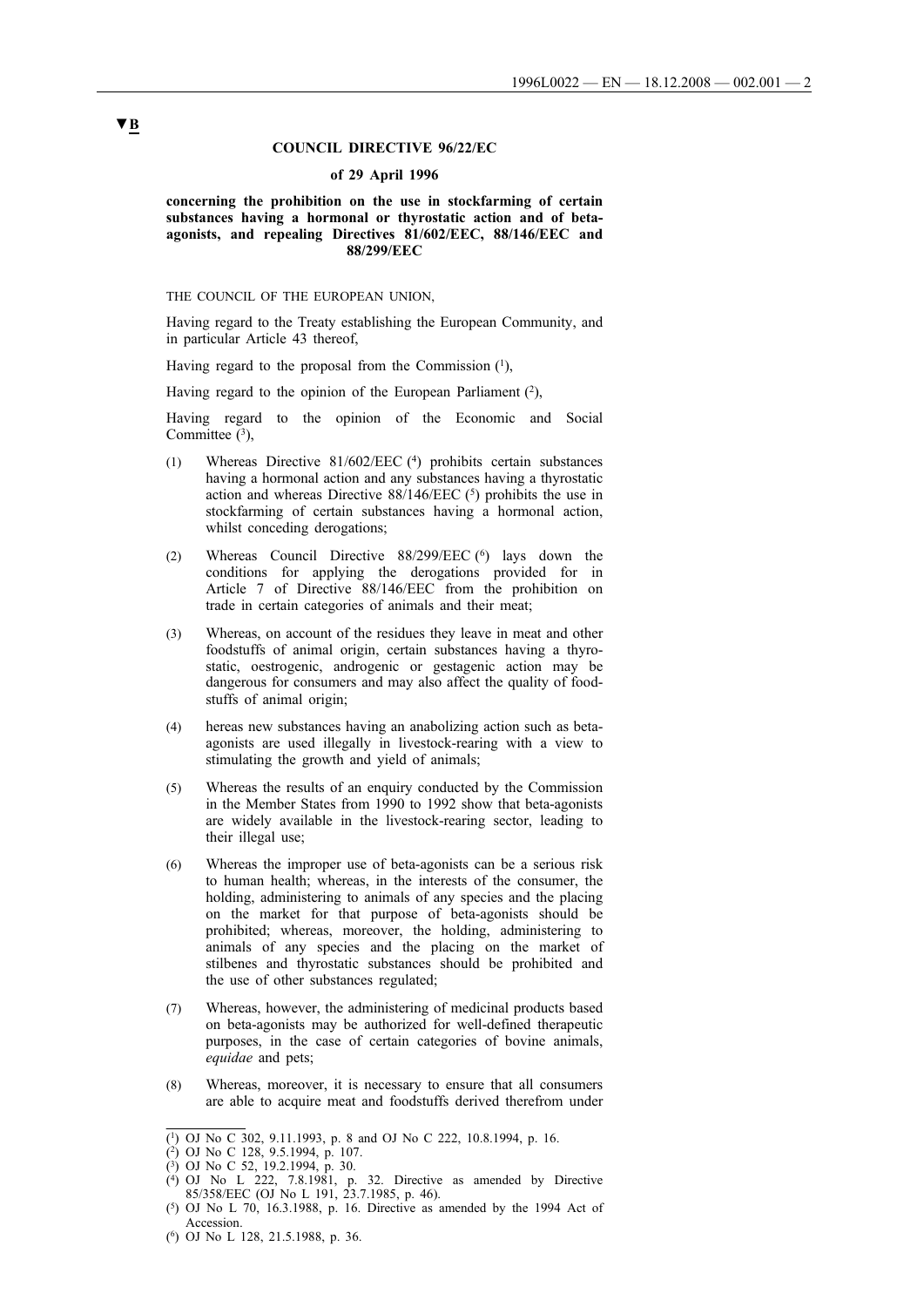the same conditions of supply and that those products correspond as closely as possible to their concerns and expectations; whereas, given consumer sensitivity, this can only bring about an increase in the consumption of the products in question;

- (9) Whereas the prohibition on the use of hormonal substances for fattening purposes should continue to apply; whereas the use of certain substances for therapeutic or zootechnical purposes may be authorized but must be strictly controlled in order to prevent any misuse;
- (10) Whereas withdrawal periods are not harmonized at Community level and there are considerable differences between Member States, particularly as regards authorized veterinary medicinal products containing hormonal substances or beta-agonists; whereas, in the interests of harmonization, maximum withdrawal periods should therefore be set for such medicinal products;
- (11) Whereas, furthermore, live animals so treated for therapeutic or zootechnical purposes and the meat from such animals should not as a general rule be traded, since this could impair the effectiveness of the control arrangements of the scheme as a whole; whereas, however, derogations from the prohibition may, subject to certain conditions, be provided for in respect of intra-Community trade and imports from third countries of animals intended for breeding and breeding animals at the end of their reproductive life;
- (12) Whereas such derogations may be authorized where adequate guarantees are provided so as to prevent distortion of trade; whereas such guarantees must cover the products which may be used, the conditions governing their use and the checks to ensure that the conditions are complied with, particularly with regard to the necessary withdrawal period;
- (13) Whereas provision should be made for the effective verification of application of the provisions deriving from this Directive;
- (14) Whereas Directives 81/602/EEC, 88/146/EEC and 88/299/EEC should be repealed;
- (15) Whereas, if the illegal use of growth and productivity promoters in stockfarming is to be combated effectively in all Member States, action will have to be organized at Community level;
- (16) Whereas, on 18 January 1996, the European Parliament asked the Commission and the Council to continue opposing the importation into the Community of meat treated with hormones, requested the maintenance of the total ban on the use of growth promoters in stockfarming and, to that end, asked the Council to adopt without delay the Commission proposal on which the European Parliament had delivered its opinion on 19 April 1994,

HAS ADOPTED THIS DIRECTIVE:

### *Article 1*

1. For the purposes of this Directive, the definitions of meat and meat products given in Directives 64/433/EEC (1), 71/118/EEC (2),

<sup>(1)</sup> OJ No 121, 29.7.1964, p. 2012/64. Directive as last amended by Directive 95/23/EC (OJ No L 243, 11.10.1995, p. 7).

<sup>(2)</sup> OJ No L 55, 8.3.1971, p. 23. Directive as last amended by the 1994 Act of Accession.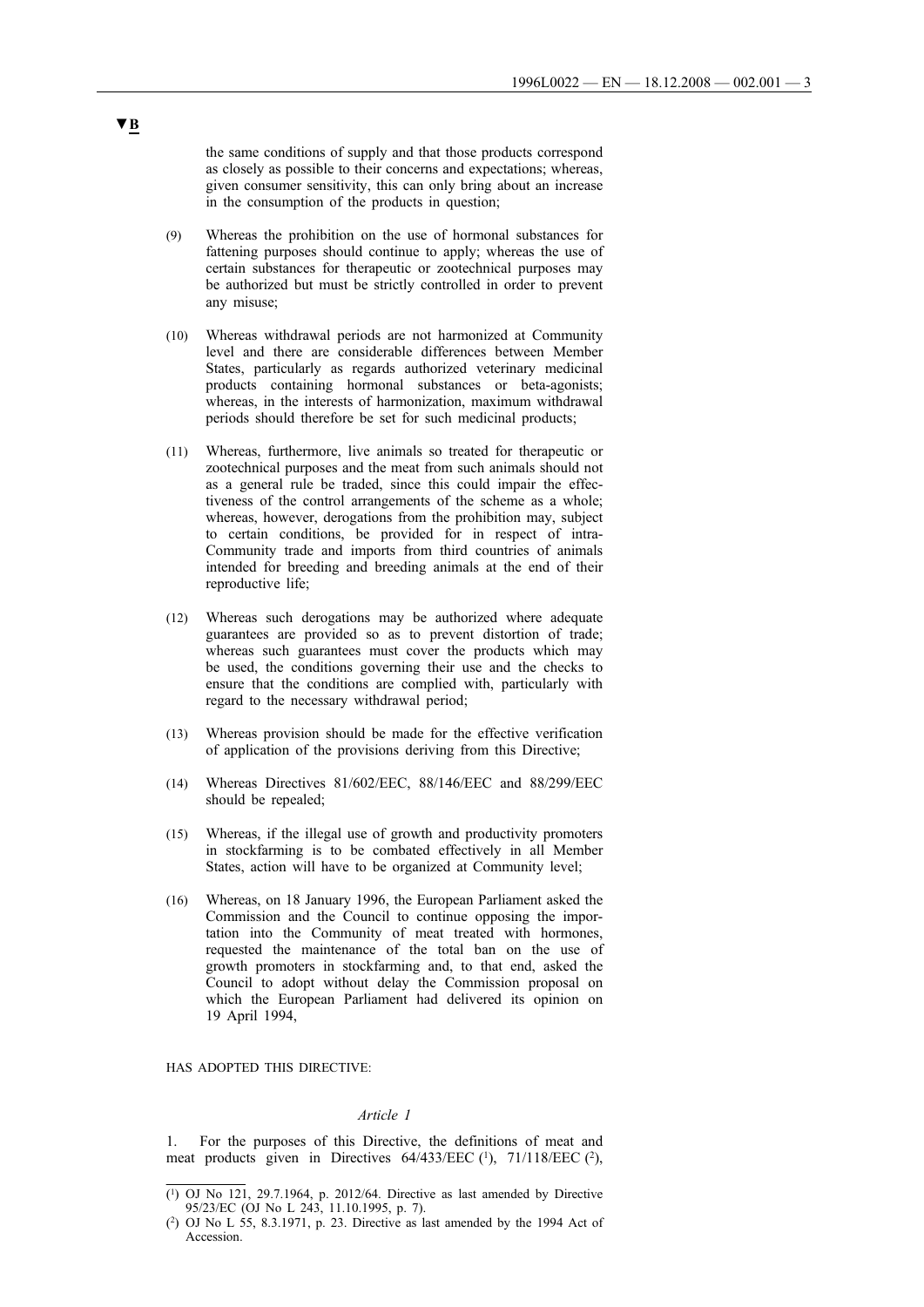77/99/EEC  $(1)$ , and 91/495/EEC  $(2)$ , the definitions of aquaculture products given in Directive  $91/493/EEC$  (3) and the definitions of veterinary medicinal products given in Directives 81/851/EEC (4) and  $81/852/EEC$  (<sup>5</sup>) shall apply.

- 2. In addition, the following definitions shall apply:
- (a) 'farm animals' shall mean domestic animals of the bovine, porcine, ovine and caprine species, domestic solipeds, poultry and rabbits, as well as wild animals of those species and wild ruminants which have been raised on a holding;

### **▼M2**

(b) 'therapeutic treatment' shall mean the administering — under Article 4 of this Directive — to an individual farm animal of an authorised substance to treat, after examination by a veterinarian, a fertility problem — including the termination of unwanted gestation — and, in the case of beta-agonists, to induce tocolysis in cows when calving as well as to treat respiratory problems, navicular disease and laminitis and to induce tocolysis in equidae;

#### **▼B**

- (c) 'zootechnical treatment' shall mean the administering:
	- (i) to an individual farm animal of any substance authorized under Article 5 of this Directive for synchronizing oestrus and preparing donors and recipients for the implantation of embryos, after examination of the animal by a veterinarian or, in accordance with the second paragraph of Article 5, under his responsibility;
	- (ii) in the case of aquaculture animals, to a group of breeding animals for sex inversion, on a veterinarian's prescription and under his responsibility;
- (d) 'illegal treatment' shall mean the use of unauthorized substances or products or the use of substances or products authorized under Community legislation for purposes or under conditions other than those laid down in Community legislation.

## **▼M2**

#### *Article 2*

Member States shall prohibit the placing on the market of the substances listed in Annex II for administering to any animals, the meat and products of which are intended for human consumption, for purposes other than those provided for in point 2 of Article 4.

### **▼M1**

### *Article 3*

Member States shall prohibit, for substances listed in Annex II, and shall provisionally prohibit, for substances listed in Annex III:

- (a) the administering of those substances to farm or aquaculture animals, by any means whatsoever;
- (b) the holding, except under official control, of animals referred to in point (a) on a farm, and
- (1) OJ No L 26, 31.1.1977, p. 85. Directive as last amended by Directive 85/68/EC (OJ No L 332, 30.12.1995, p. 10).

<sup>(2)</sup> OJ No L 268, 24.9.1991, p. 41. Directive as last amended by the 1994 Act of Accession.

 $(3)$  OJ No L 268, 24.9.1991, p. 15. Directive as last amended by Directive 95/71/EC (OJ No L 332, 30.12.1995, p. 40).

<sup>(4)</sup> OJ No L 317, 6.11.1981, p. 1. Directive as last amended by Directive 93/40/EEC (OJ No L 214, 24.8.1993, p. 31).

 $(5)$  OJ No L 317, 6.11.1981, p. 16. Directive as last amended by Directive 93/40/EEC (OJ No L 214, 24.8.1993, p. 31).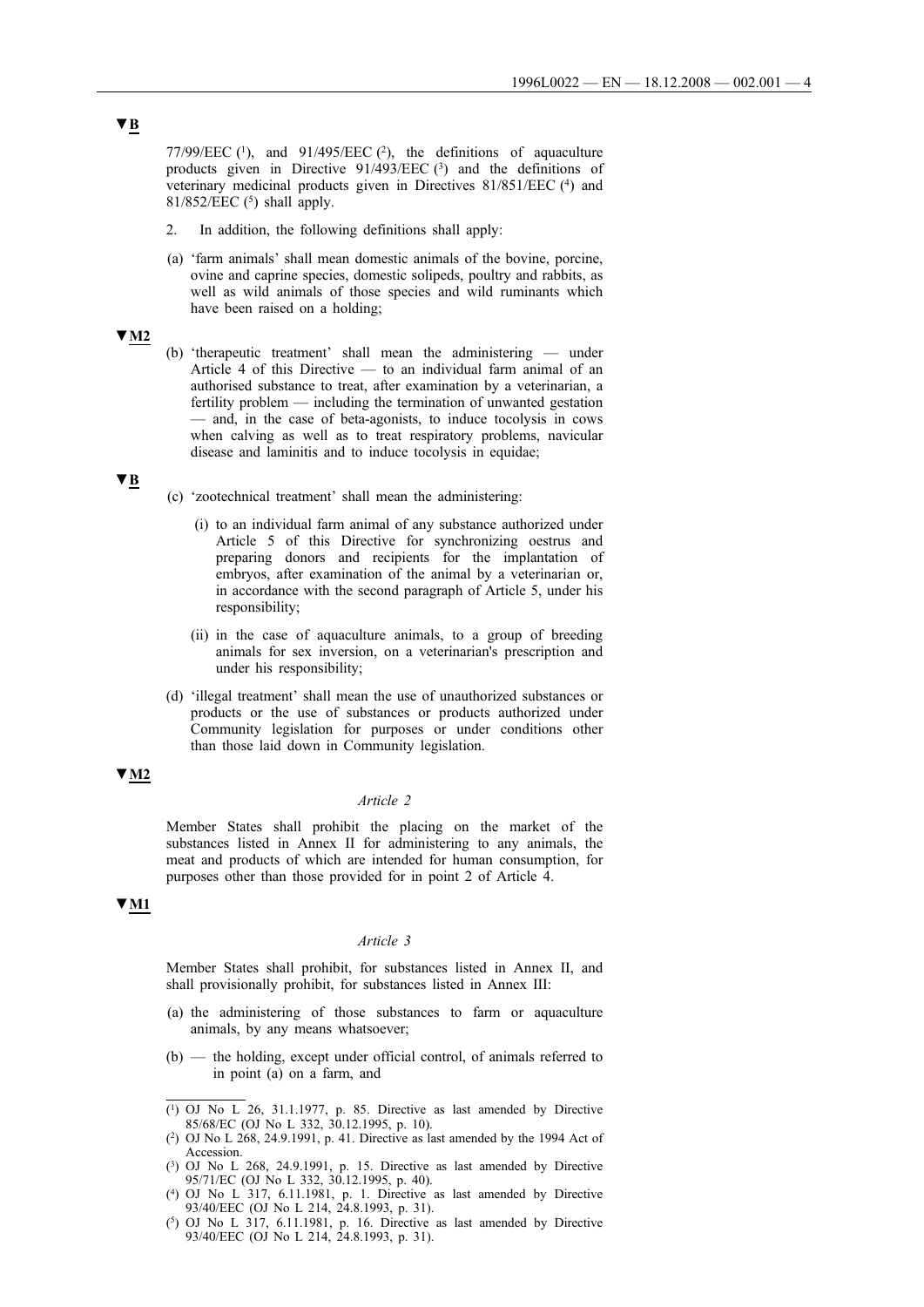— the placing on the market or the slaughter for human consumption of farm animals,

which contain the substances referred to in Annex II and Annex III or in which the presence of such substances has been established, unless proof can be given that the animals in question have been treated in accordance with Articles 4, 5 **►M2** \_\_\_\_\_\_\_\_\_\_ ◄;

- (c) the placing on the market for human consumption of aquaculture animals to which substances referred to above have been administered and of processed products derived from such animals;
- (d) the placing on the market of meat from animals referred to in point (b);
- (e) the processing of the meat referred to in (d).

### **▼B**

#### *Article 4*

Notwithstanding Articles 2 and 3, Member States may authorize:

- 1. the administering to farm animals, for therapeutic purposes, of **►M1** \_\_\_\_\_\_\_\_\_\_ ◄ testosterone and progesterone and derivatives which readily yield the parent compound on hydrolysis after absorption at the site of application. Veterinary medicinal products used for therapeutic treatment must comply with the requirements for placing on the market laid down in Directive 81/851/EEC and be administered only by a veterinarian, by injection or for the treatment of ovarian dysfunction in the form of vaginal spirals, but not by implant, to farm animals which have been clearly identified. Treatment of identified animals must be registered by the veterinarian responsible. The latter must record at least the following details in a register, which may be the one provided for in Directive 81/851/EEC:
	- type of treatment,
	- the type of products authorized,
	- the date of treatment,
	- the identity of the animals treated.

The register must be made available to the competent authority at its request;

2. the administering for therapeutic purposes of authorized veterinary medicinal products containing:

### **▼M2**

(i) allyl trenbolone, administered orally, or beta-agonists to equidae, provided they are used in accordance with the manufacturer's instructions;

### **▼B**

(ii) beta-agonists, in the form of an injection to induce tocolysis in cows when calving.

Such substances must be administered by a veterinarian or, in the case of the veterinary medicinal products referred to in (i), under his direct responsibility; treatment must be registered by the veterinarian responsible, who shall record at least the details referred to in point 1.

Farmers shall be prohibited from holding veterinary medicinal products containing beta-agonists which may be used for induction purposes in the treatment of tocolysis.

However, without prejudice to the first subparagraph of point 2 (ii), therapeutic treatment of production animals, including breeding animals at the end of their reproductive life, shall be prohibited.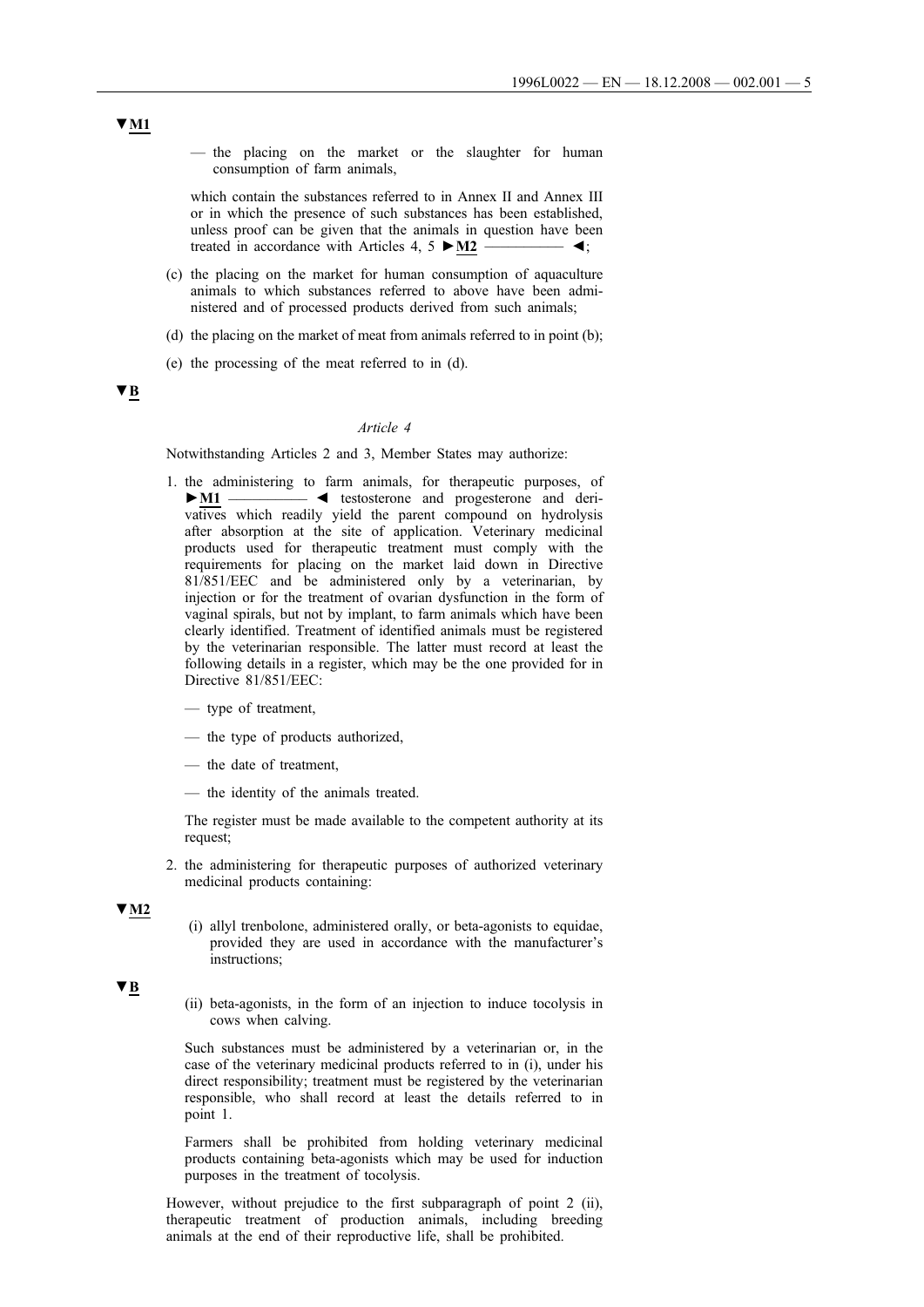### *Article 5*

**►M1** Notwithstanding Article 3(a) and without prejudice to Article 2, Member States may authorise the administering to farm animals, for the purpose of zootechnical treatment, of veterinary medicinal products having an oestrogenic (other than oestradiol 17β and its ester-like derivatives), androgenic or gestagenic action which are authorised in accordance with Directive 2001/82/EC of the European Parliament and of the Council of 6 November 2001 on the Community code relating to veterinary medicinal products (1). ◄ Such veterinary medicinal products must be administered by a veterinarian to clearly identified animals; the treatment must be recorded by the veterinarian responsible in accordance with point 1 of Article 4.

However, Member States may allow the synchronization of oestrus and the preparation of donors and recipients for the implantation of embryos to be effected not by the veterinarian direct, but under his responsibility.

With regard to aquaculture animals young fish may be treated for the first three months for the purpose of sex inversion with veterinary medicinal products that have an androgenous action and are authorized in accordance with Directives 81/851/EEC and 81/852/EEC.

In the cases provided for in this Article, the veterinarian shall make out a non-renewable prescription, specifying the treatment in question and the quantity of the product required and shall record the products prescribed.

However, zootechnical treatment of production animals, including during the fattening period for breeding animals at the end of their reproductive life, shall be prohibited.

# **▼M2** \_\_\_\_\_\_\_\_\_\_

**▼B**

**▼M1**

#### *Article 6*

1. Hormonal products and beta-agonists the administration of which to farm animals is authorised in accordance with Articles 4, 5 **►M2** \_\_\_\_\_\_\_\_\_\_ ◄ must meet the requirements of Directive  $2001/82/EC$ .

### **▼B**

2. The following may not, however, be authorized in accordance with paragraph 1:

- (a) the following hormonal products:
	- (i) products acting as a deposit;
	- (ii) products with a withdrawal period of more than 15 days after the end of treatment;
	- (iii) products:
		- which were authorized under rules that preceded the amendment made by Regulation (EEC) No 2309/93 (2),
		- whose conditions of use are not known,
		- for which no reagents or equipment exist for use in the analytical techniques for detecting the presence of residues in excess of the permitted limits,
- (b) veterinary medicinal products containing beta-agonists which have a withdrawal period of more than 28 days after the end of treatment.

<sup>(1)</sup> OJ L 311, 28.11.2001, p. 1.

<sup>(2)</sup> OJ No L 214, 24.8.1993, p. 1.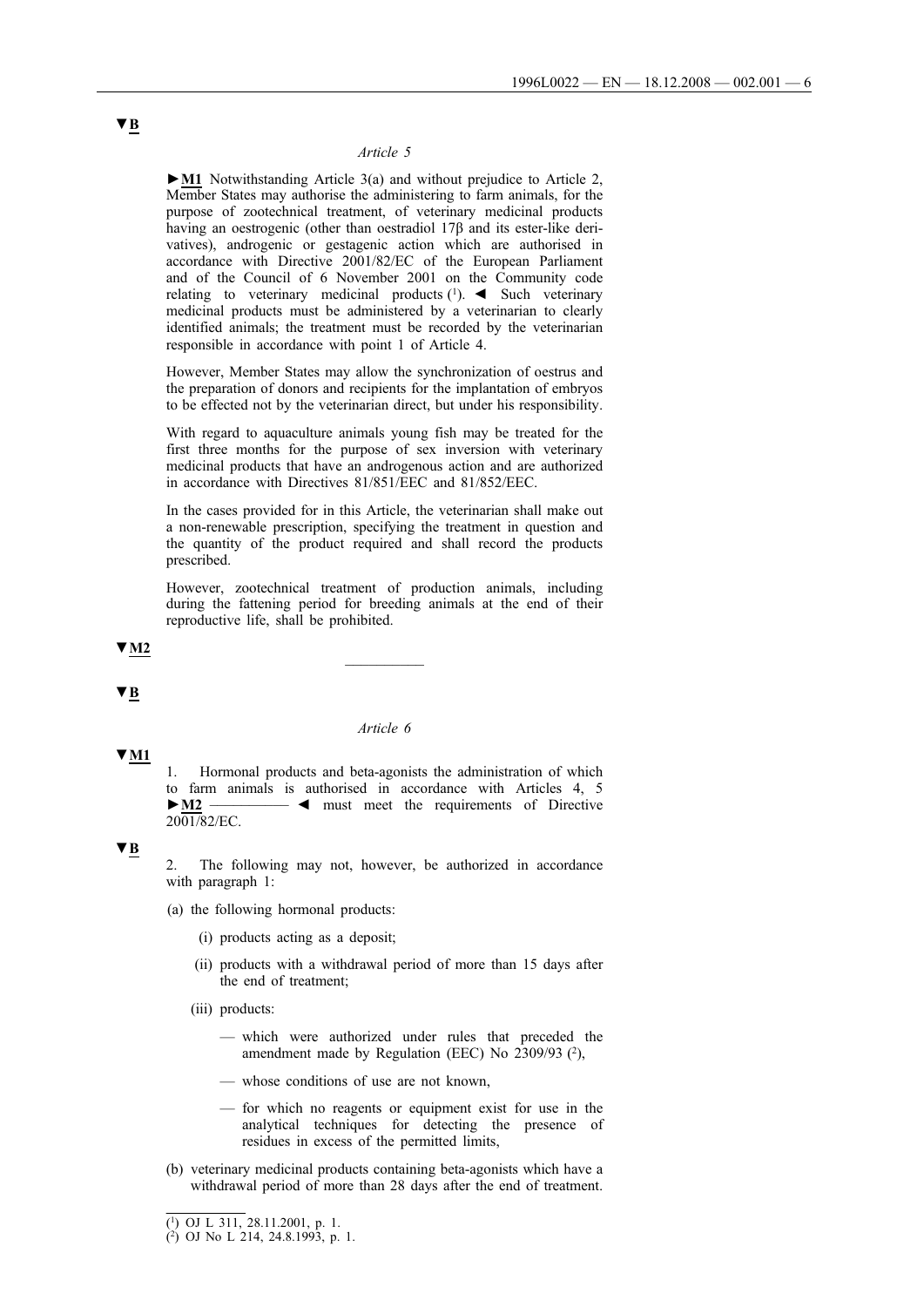### *Article 7*

**▼M1**

1. For the purpose of trade, Member States may authorise the placing on the market of animals for breeding and breeding animals at the end of their reproductive life which, during the latter period, have undergone a treatment referred to in Articles  $4, 5 \blacktriangleright M2$   $\longrightarrow$   $\blacktriangleleft$  and may authorise the affixing of the Community stamp to meat from such animals where the conditions laid down in Articles 4, 5 **►M2** \_\_\_\_\_\_\_\_\_\_ ◄ and the withdrawal periods provided for in the authorisation to place on the market are complied with.

### **▼B**

However, trade in high-value horses, and in particular racehorses, competition horses, circus horses or horses intended for stud purposes or for exhibitions, including registered *equidae* to which veterinary medicinal products containing allyl trenbolone or beta-agonists have been administered for the purposes referred to in Article 4, may take place before the end of the withdrawal period, provided that the conditions governing administration are fulfilled and that the type and date of treatment are entered on the certificate or passport accompanying these animals.

2. Meat or products from animals to which substances having an oestrogenic, androgenic or gestagenic action or beta-agonists have been administered in accordance with the dispensatory provisions of this Directive may not be placed on the market for human consumption unless the animals in question have been treated with veterinary medicinal products complying with the requirements of Article 6 and in so far as the withdrawal period laid down was observed before the animals were slaughtered.

#### *Article 8*

Member States shall ensure that:

### **▼M1**

1. at the time of the import, manufacture, storage, distribution, sale and use of the substances referred to in Articles 2 and 3, their possession is restricted to the persons authorised by national legislation in accordance with Article 68 of Directive 2001/82/EC.

### **▼B**

- 2. in addition to the checks provided for in the Directives governing the placing on the market of the various products in question, the official checks provided for in Article 11 of Directive  $96/23/EC$  (1) are carried out by the competent national authorities without prior notice, with a view to ascertaining:
	- (a) the possession or presence of substances or products prohibited under **►M1** Articles 2 and 3 ◄, intended to be administered to animals for the purpose of fattening;
	- (b) the illegal treatment of animals;
	- (c) failure to observe the withdrawal periods provided for in Article 6;
	- (d) failure to observe the restrictions on the use of certain substances in  $\triangleright$  **M1** in Articles 4, 5 or products laid down<br> $\blacktriangleright$  <u>M2</u>  $\longrightarrow$   $\blacktriangleleft$   $\blacktriangleleft$ ;
- 3. the tests for the presence of:
	- (a) the substances referred to in point 1 in animals, in the drinking water of animals and in all places where animals are bred or kept;

<sup>(1)</sup> See p. 10 of this Official Journal.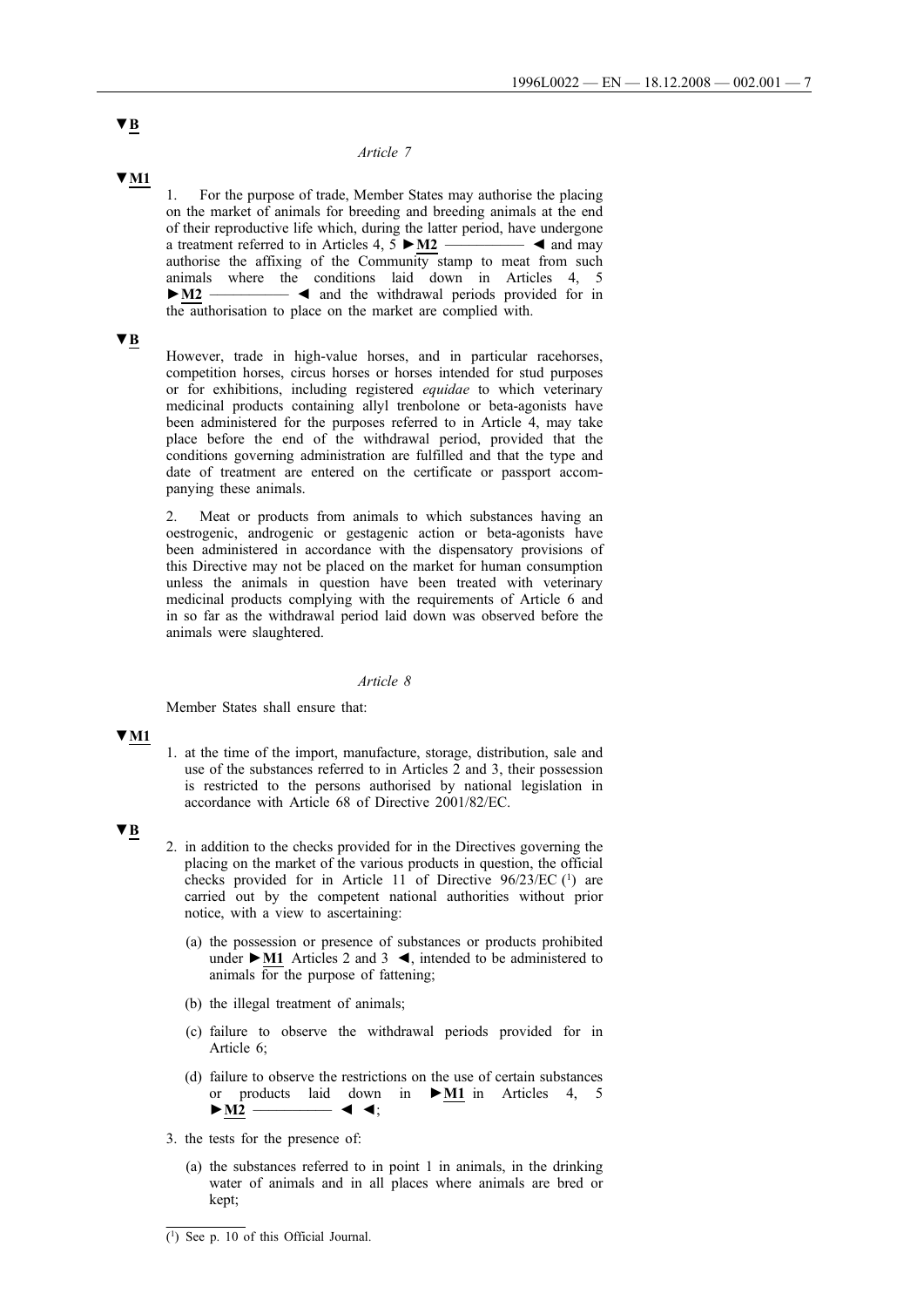(b) residues of the aforementioned substances in live animals, their excrement and body fluids and in animal tissues and products

are carried out in accordance with Annexes III and IV to Directive 96/23/EC;

- 4. where the checks provided for in points 2 and 3 reveal:
	- (a) the presence of substances or products the use or possession of which is prohibited, or the presence of residues of substances the administering of which comes under the heading of illegal treatment, such substances or products are confiscated, while any animals treated or the meat therefrom is placed under official supervision until the requisite penalties have been applied;
	- (b) failure to comply with the requirements of points 2 (b) and (c), the competent authority takes appropriate measures consistent with the gravity of the infringement.

### *Article 9*

Without prejudice to Directive 81/851/EEC, undertakings buying or producing substances having a thyrostatic, oestrogenic, androgenic or gestagenic action and beta-agonists, undertakings authorized in any capacity to market such substances and undertakings buying or producing pharmaceutical and veterinary medicinal products from such substances shall be required to keep registers detailing, in chronological order, quantities produced or acquired and those sold or used for the production of pharmaceutical and veterinary medicinal products and the names of the persons to whom such quantities were sold or from whom they were purchased.

The above information must be made available to the competent authority at its request and, in the case of computerized records, in the form of a printout.

## *Article 10*

Where the results of checks carried out in a Member State show failure to comply with the requirements of this Directive in the country of origin of the animals or products, the competent authority of that Member State shall have recourse to Council Directive 89/608/EEC of 21 November 1989 on mutual assistance between the administrative authorities of the Member States and cooperation between the latter and the Commission to ensure the correct application of legislation on veterinary and zootechnical matters  $(1)$ .

### *Article 11*

### **▼M2**

1. Third countries whose legislation authorises the placing on the market and administration of stilbenes, stilbene derivatives, their salts and esters, or of thyrostatic substances for administering to all species of animals the meat and products of which are intended for human consumption may not appear on any of the lists of countries provided for under Community legislation from which Member States are authorised to import farm or aquaculture animals or meat or products obtained from such animals.

# **▼B**

2. Member States shall also prohibit the importation from third countries on any of the lists referred to in paragraph 1 of:

- (a) farm or aquaculture animals
	- (i) to which products or substances referred to in **►M1** Annex II, List A,  $\blacktriangleleft$  have been administered by any means whatsoever;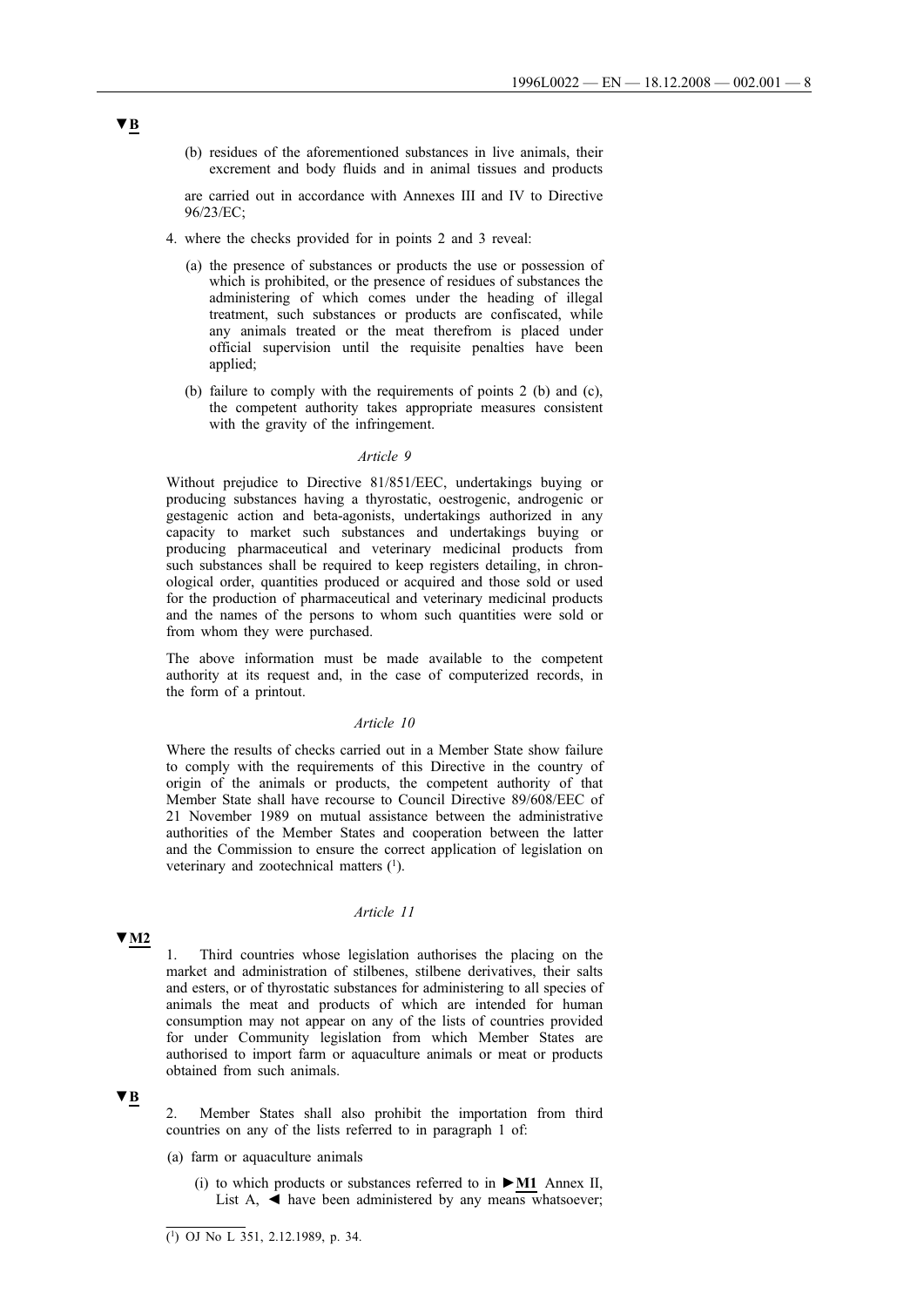- (ii) to which substances referred to in Annex II, List B, and Annex III have been administered, unless those substances were administered in compliance with the provisions and requirements laid down in Articles 4, 5 **►M2** \_\_\_\_\_\_\_\_\_\_ ◄ and 7 and the withdrawal periods allowed in international recommendations have been observed;
- (b) meat or products obtained from animals the importation of which is prohibited under point (a).

3. However, animals intended for breeding, breeding animals at the end of their reproductive life, or meat therefrom, from third countries may be imported subject to their affording guarantees at least equivalent to those laid down in this Directive, which have been established in accordance with the procedure laid down in Article 33 of Directive 96/23/EC for the purpose of giving effect to Chapter V of that Directive.

4. Checks on imports from third countries shall be carried out in accordance with Article 4 (2) (c) of Council Directive 91/496/EEC of 15 July 1991 laying down the principles governing the organization of veterinary checks on animals entering the Community from third countries (1) and Article 8 (2) of Council Directive 90/675/EEC of 10 December 1990 laying down the principles governing the organization of veterinary checks on products entering the Community from third countries  $(2)$ .

### **▼M2**

### *Article 11a*

With regard to the substances listed in Annex III, the Commission shall seek additional information, taking into account recent scientific data from all possible sources, and keep the measures applied under regular review with a view to the timely presentation to the European Parliament and to the Council of any necessary proposals.

### *Article 11b*

The Commission, in collaboration with the Member States, shall set up an information and awareness campaign on the complete ban on the use of oestradiol 17β in food-producing animals, aimed at farmers and veterinary organisations in the EU as well as the relevant organisations outside the EU which are directly or indirectly involved in the export to the EU of food of animal origin falling within the scope of this Directive.

### **▼B**

#### *Article 12*

The Council, acting by a qualified majority on a proposal from the Commission, may adopt transitional measures necessary for the introduction of the arrangements provided for in this Directive.

#### *Article 13*

1. Directives 81/602/EEC, 88/146/EEC and 88/299/EEC are hereby repealed as from 1 July 1997.

2. References made to the repealed Directives shall be construed as being made to this Directive and should be read in accordance with the correlation table in the Annex.

# **▼M1**

 $(1)$  OJ No L 268, 24.9.1991, p. 56. Directive as last amended by Commission Decision 95/157/EC (OJ No L 103, 6.5.1995, p. 40).

<sup>(2)</sup> OJ No L 373, 31.12.1990, p. 1. Directive as last amended by Directive 95/52/EC (OJ No L 265, 8.11.1995, p. 16).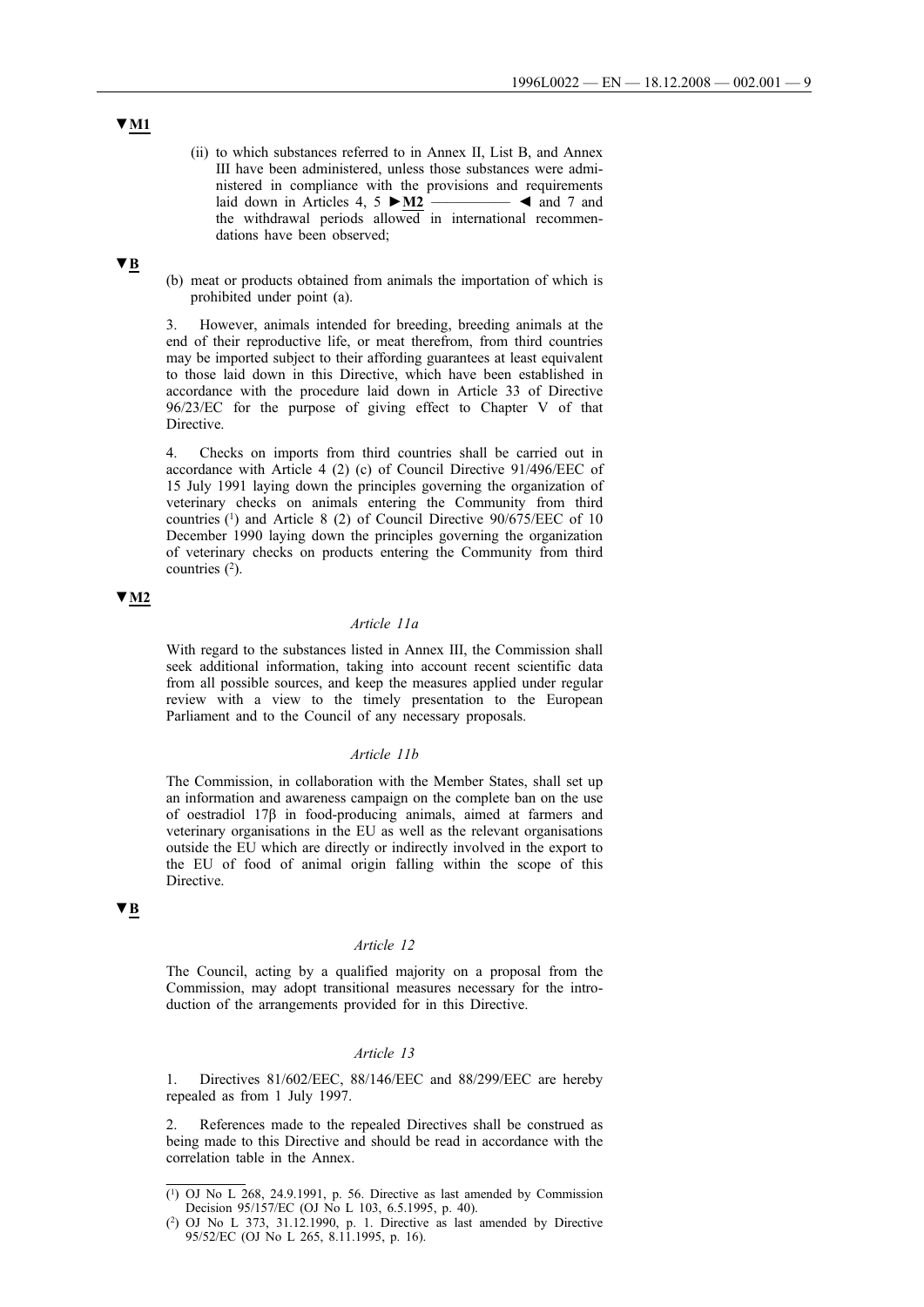### *Article 14*

1. Member States shall bring into force the laws, regulations and administrative provisions, including any penalties, necessary to comply with this Directive on 1 July 1997, and, for beta-agonists, by 1 July 1997 at the latest. They shall forthwith inform the Commission thereof.

When Member States adopt these measures, they shall contain a reference to this Directive or shall be accompanied by such reference on the occasion of their official publication. The methods of making such reference shall be laid down by Member States.

2. Member States shall communicate to the Commission the text of the main provisions of national law which they adopt in the field governed by this Directive.

3. Pending application of the provisions of this Directive as regards beta-agonists, the relevant national rules shall continue to apply in compliance with the general provisions of the Treaty.

#### *Article 14a*

#### **▼M1**

Notwithstanding Articles 3 **►M2** \_\_\_\_\_\_\_\_\_\_ ◄, and without prejudice to Article 2, farm animals for which it can be certified that they have been administered oestradiol 17β or its ester-like derivatives for therapeutic or zootechnical purposes prior to 14 October 2004 shall be subject to the same provisions as those laid down for the substances authorised in accordance with Article 4(1) as regards therapeutic use and Article 5 as regards zootechnical use.

#### *Article 15*

## **▼B**

This Directive shall enter into force on the day of its publication in the *Official Journal of the European Communities*.

#### *Article 16*

This Directive is addressed to the Member States.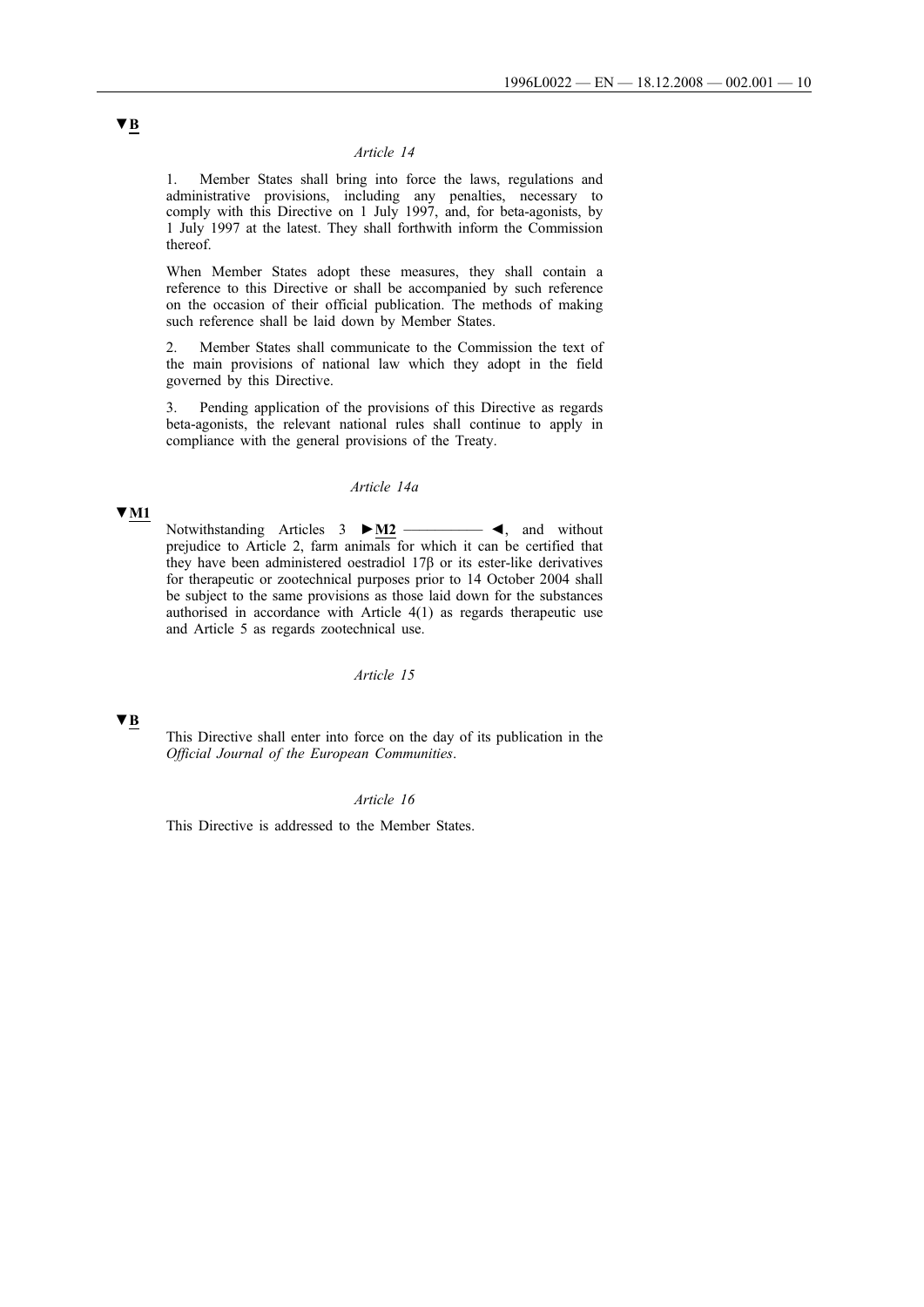## *ANNEX I*

### **Correlation table**

**▼B**

| This Directive                  |                               | Directives 81/602/EEC, 88/146/EEC and 88/299/EEC |  |  |
|---------------------------------|-------------------------------|--------------------------------------------------|--|--|
| Article $1(1)$                  | Article $1(1)$                | 81/602/EEC                                       |  |  |
|                                 | Article $1(1)$                | 88/146/EEC                                       |  |  |
| Article 1 $(2)$ $(a)$ and $(b)$ | Article $1(2)$                | 81/602/EEC                                       |  |  |
|                                 | Article $1(2)$                | 88/146/EEC                                       |  |  |
|                                 | Article $2(1)(b)$             | 88/299/EEC                                       |  |  |
| Article 2 (a)                   | Article 3                     | 81/602/EEC                                       |  |  |
| Article $2(b)$                  |                               |                                                  |  |  |
| Article 3                       | Article 2                     | 81/602/EEC                                       |  |  |
| Article $4(1)$                  | Article 4                     | 81/602/EEC                                       |  |  |
|                                 | Article 2 and Article 3 (b)   | 88/146/EEC                                       |  |  |
|                                 | Article 2 (1) (a) and (2) (4) | 88/299/EEC                                       |  |  |
| Article $4(2)$                  |                               |                                                  |  |  |
| Article 5                       | Article 4                     | 81/602/EEC                                       |  |  |
|                                 | Article 2 (1) (b) and (2) (4) | 88/299/EEC                                       |  |  |
| Article 6                       | Article $2(3)$                | 88/299/EEC                                       |  |  |
| Article $7(1)$                  | Article 7                     | 88/146/EEC                                       |  |  |
|                                 | Article 2 and 3               | 88/299/EEC                                       |  |  |
| Article $7(2)$                  | Article 4                     | 88/299/EEC                                       |  |  |
| Article 8                       | Article 7                     | 81/602/EEC                                       |  |  |
| Article 9                       | Article 4                     | 88/146/EEC                                       |  |  |
| Article 10                      |                               |                                                  |  |  |
| Article $11(1)$                 |                               |                                                  |  |  |
| Article $11(2)$                 | Article $6(1)$ and $6(2)$     | 88/146/EEC                                       |  |  |
| Article $11(3)$                 | Article 5                     | 88/299/EEC                                       |  |  |
| Article $11(4)$                 | Article $6(7)$                | 88/146/EEC                                       |  |  |
| Article 12                      |                               |                                                  |  |  |
| Article 13                      |                               |                                                  |  |  |
| Article 14                      |                               |                                                  |  |  |
| Article 15                      |                               |                                                  |  |  |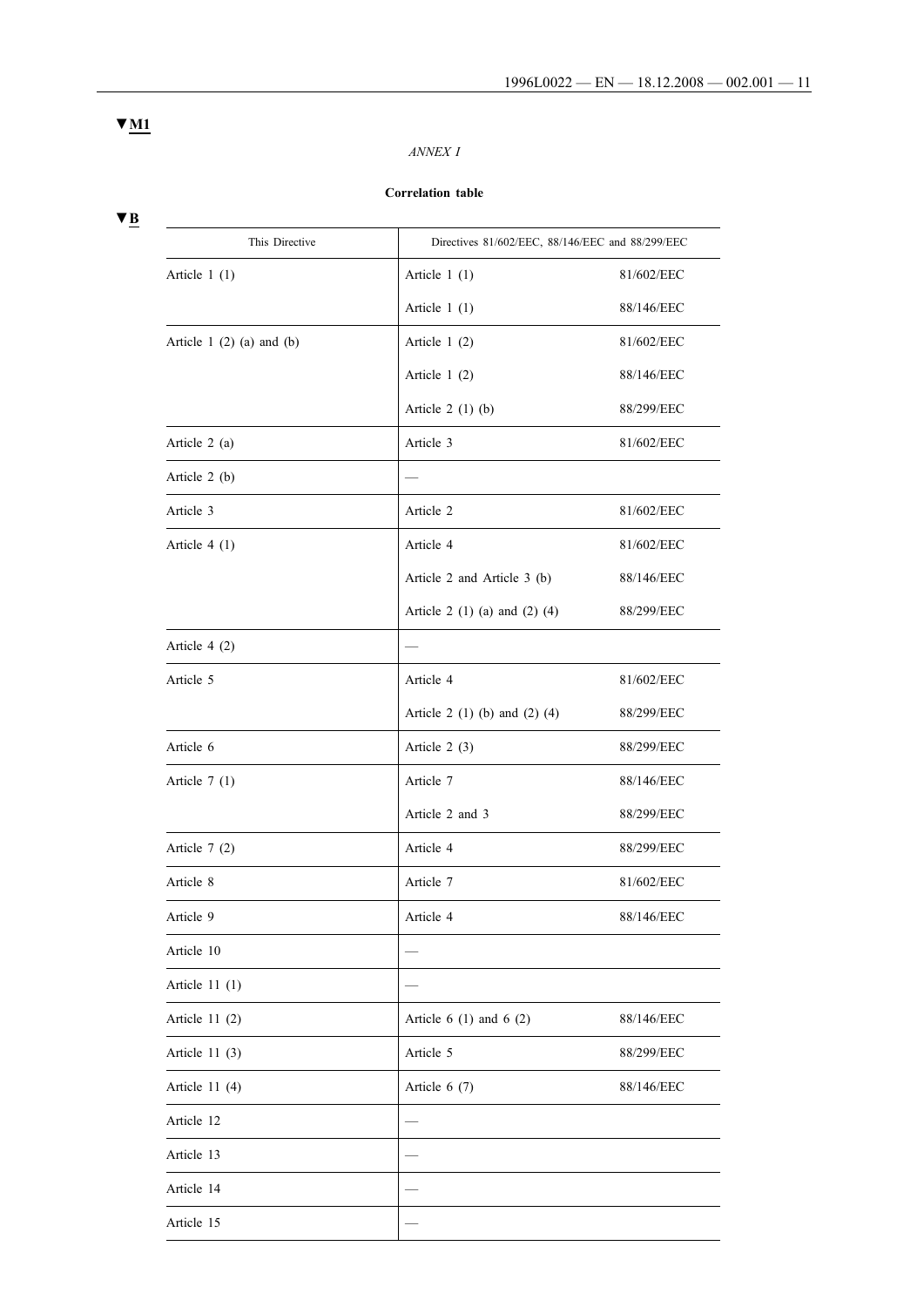| This Directive | Directives 81/602/EEC, 88/146/EEC and 88/299/EEC |
|----------------|--------------------------------------------------|
| Article 16     |                                                  |
| Annex          |                                                  |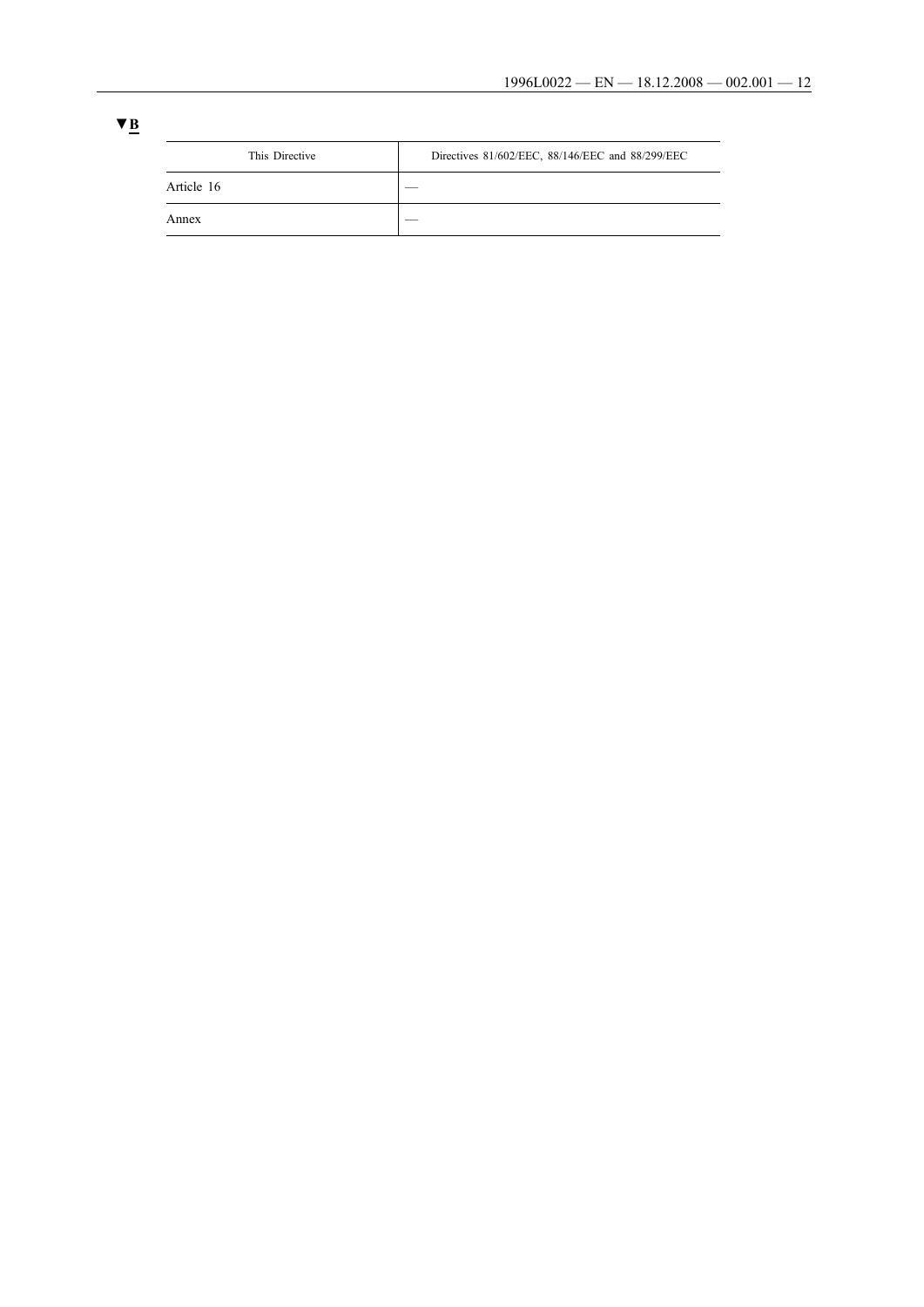### *ANNEX II*

List of prohibited substances:

- List A: prohibited substances
- Thyrostatic substances,
- Stilbenes, stilbene derivatives, their salts and esters,
- $-$  Oestradiol 17β and its ester-like derivatives.

List B: prohibited substances with derogations

— Beta-agonists